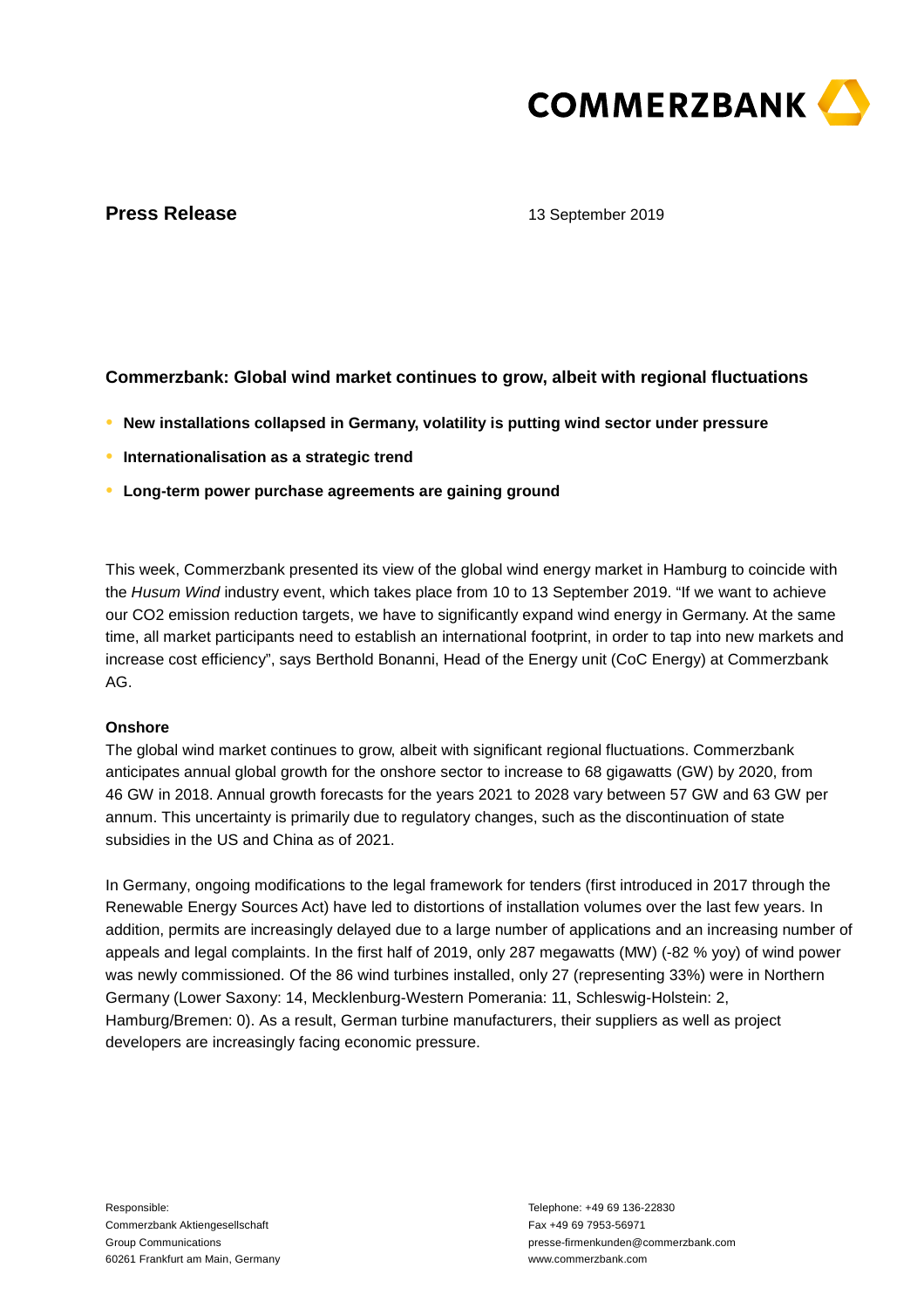

Page 2 |

In view of the expected lower business potential in Germany, Commerzbank has already expanded its international activities in recent years and has increasingly financed projects abroad, for example in the USA, where a local team was established in New York 10 years ago, in Scandinavia, Spain and Chile.

## **Growth trend offshore**

By contrast, the outlook for the offshore sector differs starkly with an average growth rate of 15% anticipated over the next 10 years (from currently 4.3 GW annual installations to 19.1 GW p.a.). Commerzbank, which has established itself as a leading bank within the European offshore market (specifically Germany, Belgium, France and the United Kingdom), sees significant potential in the newly developing offshore sector in the USA. Commerzbank is also optimistic with regard to Asia – particularly South Korea, Japan and Taiwan – where it has already participated in the project financing of one offshore wind farm and is currently reviewing another promising transaction.

### **Long-term power purchase agreements**

In many markets, such as the USA, Scandinavia and Spain, projects are increasingly securing their revenues from power generation via power purchase agreements (PPAs). In Germany, however, Commerzbank currently only expects new PPA-based projects for large-scale photovoltaic plants which are not eligible for subsidies. The trend of falling remuneration rates and lower levelised cost of electricity for renewable energies will make PPAs more attractive. In particular, the anticipation of rising power prices can offer industrial electricity consumers the opportunity to hedge their electricity price by contracting green power for the long term. Also, an increasing awareness of companies' carbon footprint has led to a rise in the demand for green PPAs. However, in order to secure project financings on the basis of long-term PPAs with tenors of 10 to 15 years, only offtakers with good credit ratings can be considered.

"From today's perspective, we deem it unrealistic to achieve political wind energy installation targets exclusively on the basis of PPAs due to the limited availability of creditworthy offtakers. In order to enable the much-needed expansion of renewable energies and to achieve the CO2 reduction targets, PPAs make sense as a supplement to a subsidy regime", Bonanni says.

Commerzbank AG, with its Centre of Competence Energy (headquartered in Hamburg), is one of the leading financiers of renewable energies, with a loan volume of around €4.9 billion in project financing and around €0.9 billion in corporate financing.

\*\*\*\*\*

## **Media contact**

Thomas Kleyboldt +49 173 2477706

Responsible: Commerzbank Aktiengesellschaft Group Communications 60261 Frankfurt am Main, Germany

Telephone: +49 69 136-22830 Fax: +49 69 7953-56971 presse-firmenkunden@commerzbank.com www.commerzbank.com